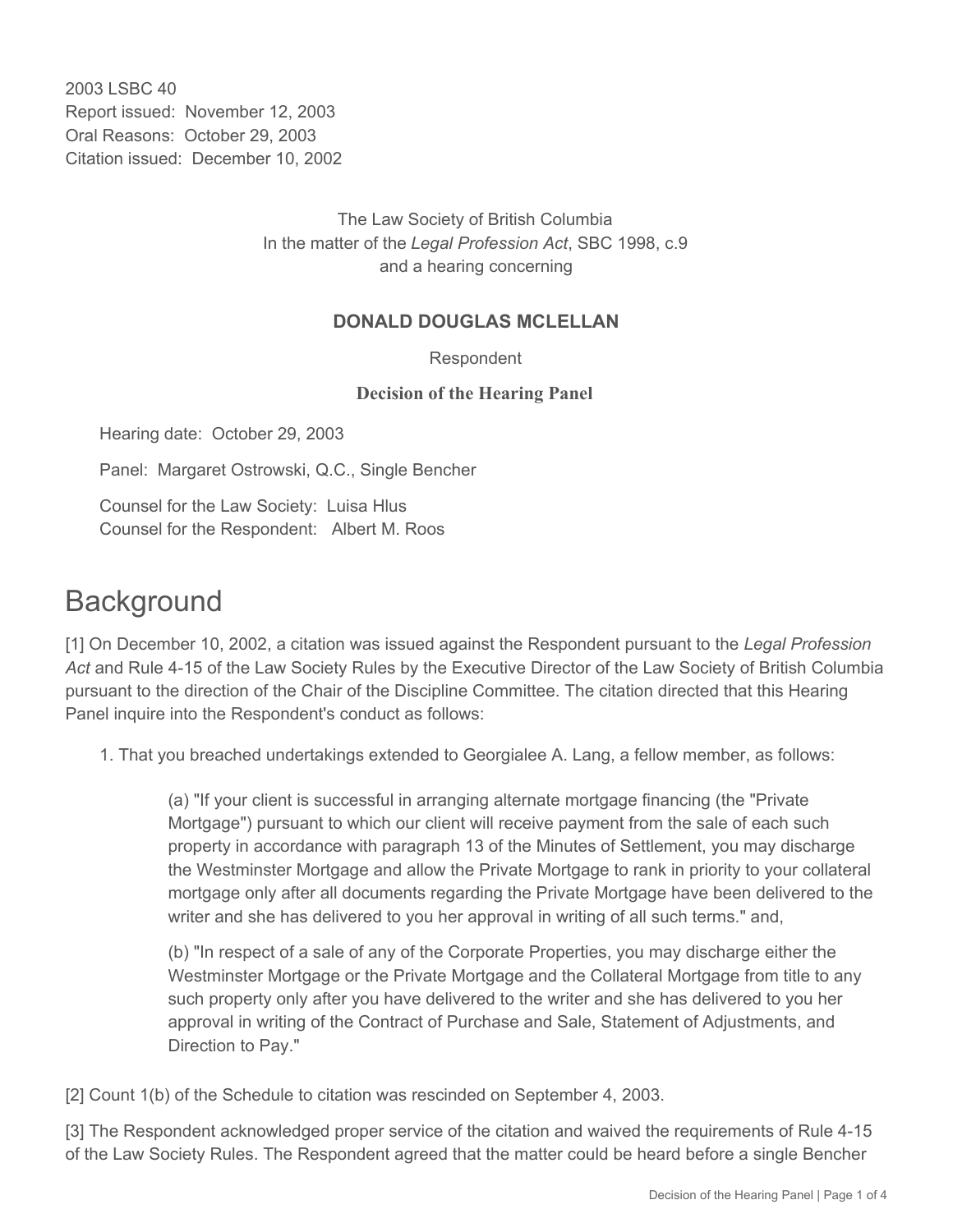Panel.

[4] The citation comes before this Panel as a conditional admission of a disciplinary violation and a consent to specific disciplinary action pursuant to Rule 4-22. By letter dated August 21, 2003 the Respondent consented to the following disciplinary action:

i) a reprimand;

ii) a fine of \$3,000; and

iii) costs in the amount of \$1,000.

and this outcome was recommended to the Panel by counsel for the Law Society on the instructions of the Discipline Committee.

[5] An Agreed Statement of Facts was filed in a Book of Documents marked as Exhibit 2 in these proceedings. It provides as follows:

(a) Donald Douglas McLellan was admitted to the bar of the Province of British Columbia on May 17, 1971.

(b) From November 26, 1990 to the present, Mr. McLellan has operated as a sole practitioner under the name Donald D. McLellan Personal Law Corporation in New Westminster.

(c) Mr. McLellan represented Mr. S in a matrimonial matter. Georgialee Lang represented Mrs. S in this matter.

(d) The matrimonial matter was resolved by a Consent Order on July 5, 1999 which incorporated Minutes of Settlement. Part of this settlement was that Mrs. S was to receive funds from the sale of properties owned by M. Co, a company owned by Mr. S and Mrs. S.

(e) The properties belonging to M. Co were to be sold when a subdivision of certain of the properties was completed.

(f) As part of the arrangements involving the sale of the properties, a mortgage (the "collateral mortgage") was to be registered against the properties owned by M. Co to protect the interests of Mrs. S. This collateral mortgage was registered on December 29, 1999 against the properties.

(g) It was also part of the arrangements that a mortgage from a new lender, (the "private mortgage"), would be sought and registered against the properties owned by M. Co. This private mortgage was to pay out the existing mortgage on these properties to Westminster Savings Credit Union.

(h) As part of the arrangements between counsel regarding the new mortgages and the sale of the properties belonging to M. Co, certain undertakings were imposed by Ms. Lang on Mr. McLellan in a letter dated July 5, 1999.

(i) Undertaking number 2 imposed upon Mr. McLellan by Ms. Lang was as follows:

"If your client is successful in arranging alternate mortgage financing (the "Private Mortgage") pursuant to which our client will receive payment from the sale of each such property in accordance with paragraph 13 of the Minutes of Settlement, you may discharge the Westminster Mortgage and allow the Private Mortgage to rank in priority to your collateral mortgage only after all documents regarding the Private Mortgage have been delivered to the writer and she has delivered to you her approval in writing of all such terms."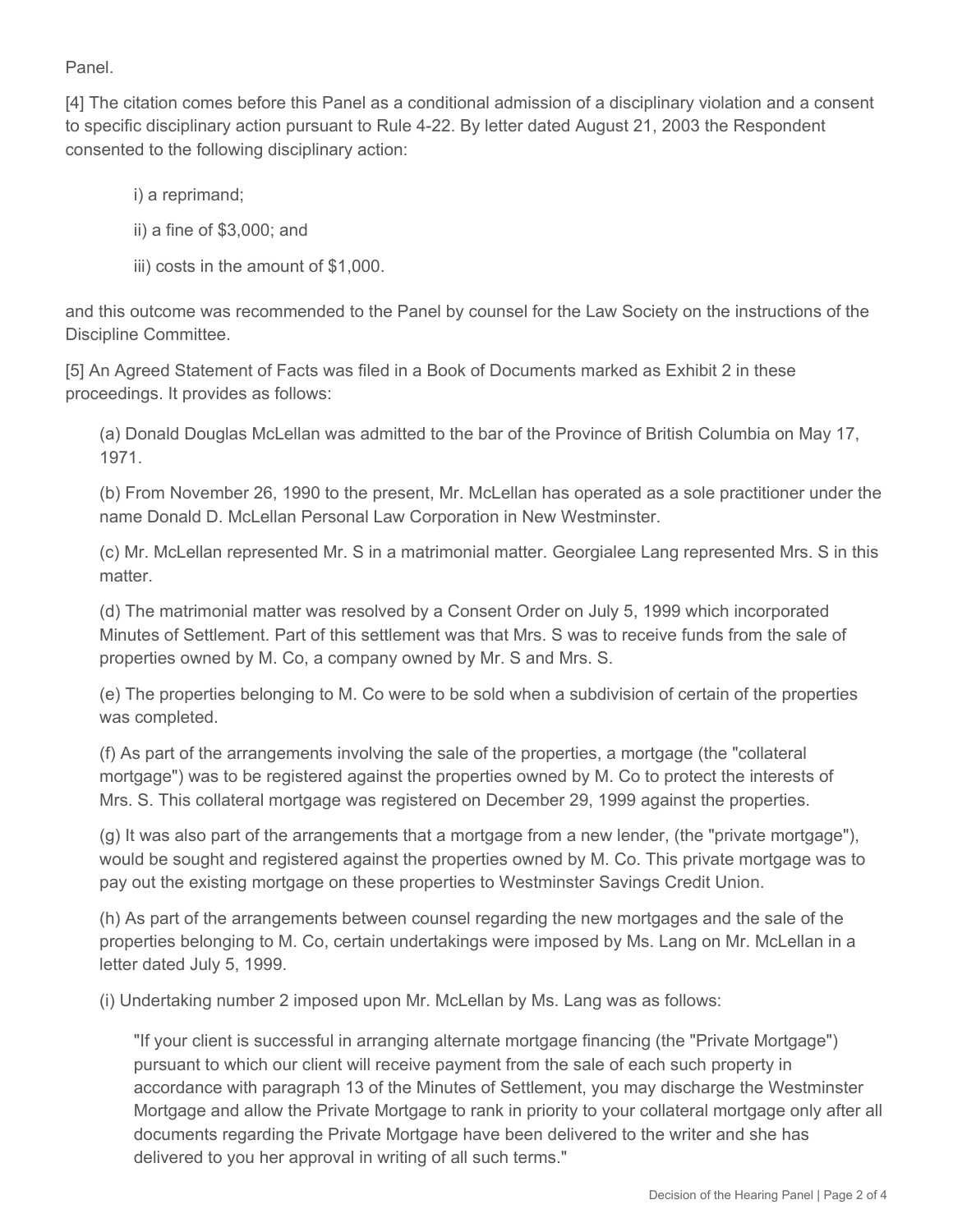(j) Undertaking number 4 imposed upon Mr. McLellan by Ms. Lang was as follows:

"In respect of a sale of any of the Corporate Properties, you may discharge either the Westminster Mortgage or the Private Mortgage and the Collateral Mortgage from title to any such property only after you have delivered to the writer and she has delivered to you her approval in writing of the Contract of Purchase and Sale, Statement of Adjustments, and Direction to Pay."

(k) Mr. McLellan admits that he was bound by these undertakings imposed by Ms. Lang.

(l) Mr. McLellan was successful in obtaining new financing and in having the private mortgage registered against the lands belonging to M. Co on September 1, 1999.

(m) However, in contravention of undertaking number 2, Mr. McLellan discharged the Westminster Savings Credit Union mortgage on December 12, 1999 without having delivered all documents regarding the private mortgage to Ms. Lang and having received her approval.

(n) Mr. McLellan admits that his breach of undertaking number 2 constitutes professional misconduct.

(o) Mr. McLellan explains his breach of undertaking no. 2 was motivated by a desire to protect the interests of Mrs. S. by avoiding the bankruptcy of Mr. S. and receivership for the private company which held title to the relevant properties. It was Mr. McLellan's belief that had the bankruptcy and receivership occurred, there would have been no funds available for payment to Mrs. S.

(p) Ms. Lang complained that Mr. McLellan had breached undertakings number 2 and 4 in a letter to the Law Society dated February 9, 2000. Specifically, Ms. Lang alleged that Mr. McLellan had breached undertaking number 2 through his discharge of the Westminster Mortgage and that he had breached undertaking number 4 through sale of the properties belonging to M. Co without her approval.

(q) As of February 9, 2000 Mr. McLellan had not sold any of the properties belonging to M. Co.

(r) As of February 9, 2000, Mr. McLellan had not discharged either the private mortgage or the collateral mortgage from the properties owned by M. Co.

[6] The Panel considered the submissions of counsel for the Law Society and for the Respondent. Counsel for the Law Society tendered a Book of Authorities which included the following cases: **Berna** [1993] LSBC 16, **Morrison** [2001] LSBC 02, **Barron** [1998] LSBC 5, **Ghag** [1999] LSBC 29, **Price** [1998] LSBC 11. In two of these cases, the penalty included a term of suspension as well as a fine. Counsel for the Law Society submitted that the facts in those cases were more serious than those herein. Both counsel agreed: 1) that the breach of undertaking by the Respondent appears not to be intentional but inadvertent; 2) that Ms. Lang's client was not prejudiced; and 3) that the Respondent had not anticipated a benefit by his actions. The Respondent stated that he will refrain from practising in the family law area of law.

[7] After considering the circumstances as set out in the Agreed Statement of Facts, and having heard the submissions of counsel, the Panel finds that the Respondent professionally misconducted himself.

[8] The Panel further finds the penalty proposed by the Respondent and recommended by the Discipline Committee to be appropriate in all of the circumstances.

[9] It is accordingly ordered that the Respondent be reprimanded, that he pay a fine of \$3,000 and costs of the hearing in the amount of \$1,000. Both sums are to be paid within thirty days.

[10] The Executive Director is instructed to record this finding of professional misconduct on the Respondent's Professional Conduct Record.